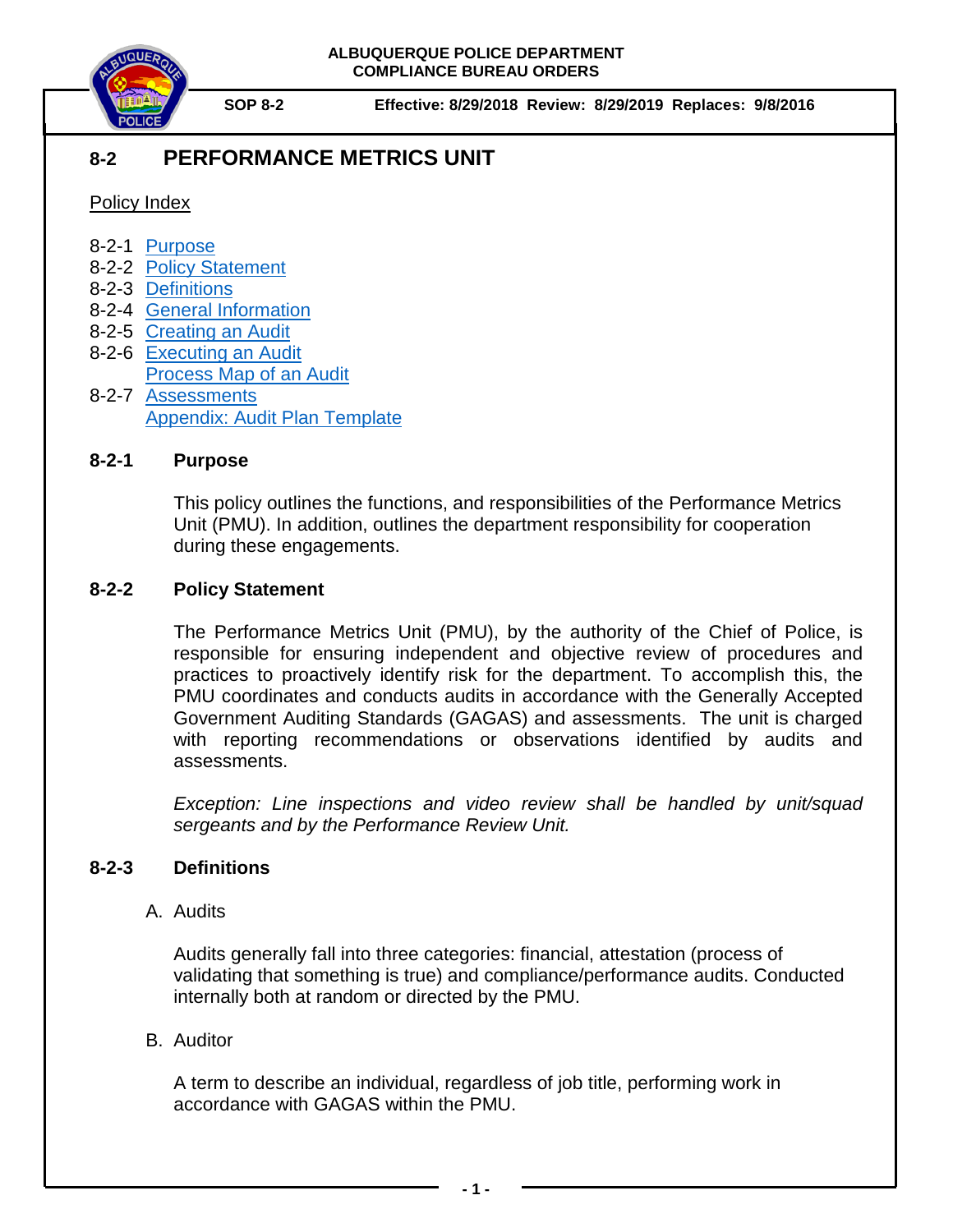

**4**

**4**

#### **SOP 8-2 Effective: 8/29/2018 Review: 8/29/2019 Replaces: 9/8/2016**

#### **8-2-4 General Information**

- <span id="page-1-0"></span>A. In order to maintain independence and objectivity, the PMU function has no direct responsibility or any authority over the activities or operations that are subject to review, nor should the PMU develop or install procedures, prepare records or engage in activities that would normally be subject to review. However, the Implementation Unit may consult the PMU when new systems or procedures are designed to ensure they adequately address internal controls.
- B. Threats to Independence may be attempts by management, staff, elected officials, or others outside the PMU, to interfere with or limit the scope of audit work. Auditors who encounter internal or external efforts to interfere with or limit the scope of audit work while conducting an assignment must immediately notify the Performance Metrics Manager, who will attempt to resolve any issues. The interference, if not resolved, will be evaluated for severity of the threat, noted in the work papers and disclosed in the conclusion section of the audit report.
- C. The Compliance Division Lieutenant has the sole authority to initiate audits.

The Performance Metrics Manager will submit a list of audits to the Compliance Division Lieutenant each December that are planned for the upcoming year for review and approval. The Lieutenant may also delegate this approval to a designee. The list is subject to change based on needs and priorities throughout the year.

- D. The PMU shall have full and unrestricted access to all department functions, data, records (manual or electronic), physical property and personnel who may be relevant to an audit, unless specifically authorized in writing by the Chief of Police for matters of homeland security requiring a security clearance. All documentation and information given to auditors during an engagement will be handled confidentially in accordance with GAGAS and department policy.
- E. Sources that initiate audits, include but are not limited to:
	- a. Requests by division commanders
	- b. Requirements and responsibilities to the Court Approved Settlement Agreement
	- c. Internal SOP requirements
	- d. Statutory requirements
	- e. Other external requirements
- F. Types of evidence collected for audits: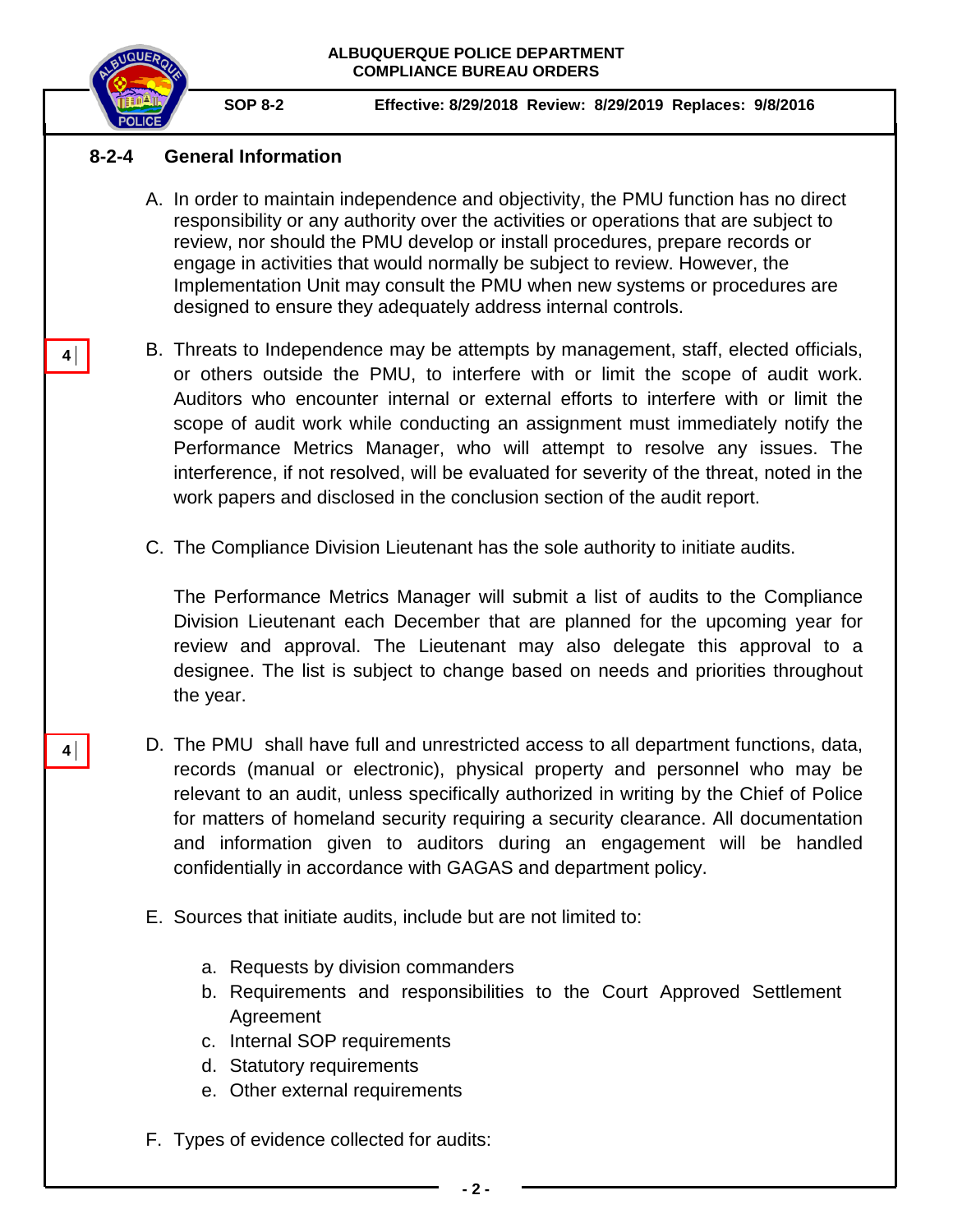

- a. Physical evidence. Obtained through observation and inquiry.
- b. Testimonial evidence. Based on interviews and statements from involved persons.
- c. Documentary evidence. Consists of legislation, ledgers, reports, minutes, memoranda, contracts, extracts from accounting records, formal charts and specifications of process maps, systems design, or operational structure.
- d. Analytical evidence. Secured by analysis of information collected by the auditor.
- G. Roundtable Discussions
	- 1. Roundtable discussions are non-adversarial in nature and for the purpose of discussing issues identified during the audit or providing review of the draft findings. Any issues of concerns, which cannot be reconciled during a roundtable discussion between the auditor and the affected command staff, will be forwarded to the Compliance Division Lieutenant, Compliance Division Commander, or the Compliance Deputy Chief of Police for resolution.
	- 2. The affected commander(s) may request to have a roundtable discussion during three stages of the audit:
		- a. Pre-audit After the initial notification is sent and before the audit begins.
		- b. Post-audit After the analysis is complete and results are in, but before the audit report is drafted.
		- c. Closing After the audit report is drafted and before it is finalized by the Compliance Division Lieutenant and Compliance Division Commander.
	- 3. The Performance Metrics Manager may, at any stage of the audit, decide to have a roundtable discussion with the lead auditor and the affected command staff.
- H. If an audit report includes recommendations, a formal response is required from the affected commander(s), including target dates for implementation for the recommendation to the PMU within 15 calendar days after receiving a copy of the audit report. The response is documented within the draft audit report. The affected unit will forward a copy of the draft audit report that includes their final response to

**6**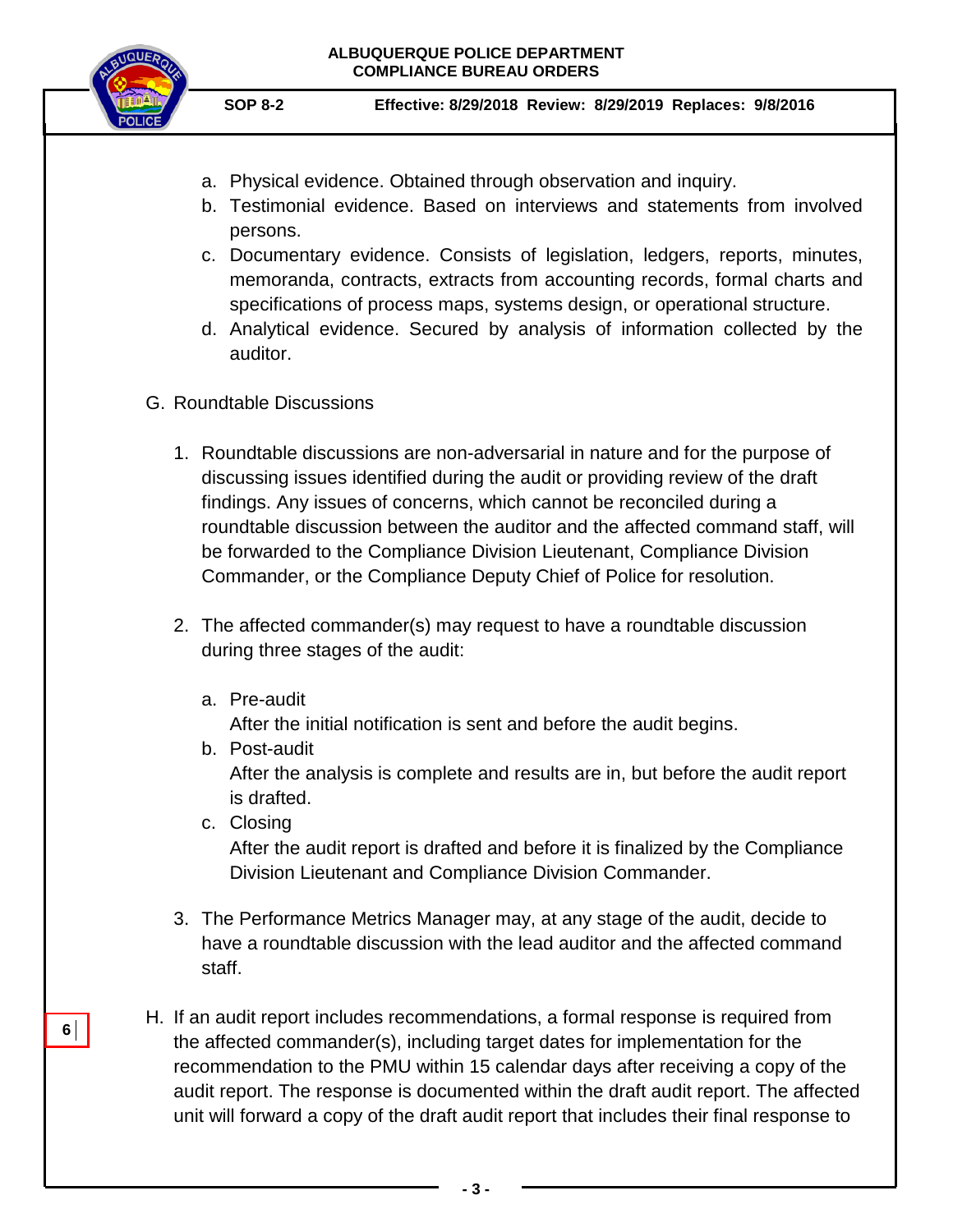

the Performance Metrics Manager. The PMU will forward all final audit reports to the affected unit and the Implementation Unit Manager.

- I. Records Retention and Peer Reviews
	- 1. The PMU will retain and archive all documentation of audits for 10 years.
	- 2. The PMU will use a recommendation tracking matrix to compile all recommendations and the corresponding units/squads for reporting purposes.
	- 3. The PMU will be peer reviewed by an independent external department or organization every three years.
- J. Duty to Report. In the event that a serious or criminal violation by personnel is brought to an auditor's attention, the auditor will notify the Performance Metrics Manager immediately and the affected commander in writing.

## **8-2-5 Creating an Audit**

- <span id="page-3-0"></span>A. When creating an audit plan, auditors will use the audit plan template. The template contains the following elements:
	- 1. Audit Agenda
	- 2. Audit Plan
	- 3. Audit Program
	- 4. Work Papers
	- 5. Audit Report to include recommendations, if any
	- 6. Managers response (excluded if there are no recommendations)
- B. Each audit receives a category assignment. Audits fall into one of the following categories. These categories are listed as checkboxes on the audit plan template:
	- 1. Single This is a one-time audit.
	- 2. Recurrent

This type of audit is executed multiple times a year and may be random or directed. Only one recurrent audit agenda and plan is necessary to cover the multiple audits for the year.

3. Amendment

This type of audit uses the date from a previously completed audit to complete different, usually more specific objectives.

C. Set Format for Audit Report Numbering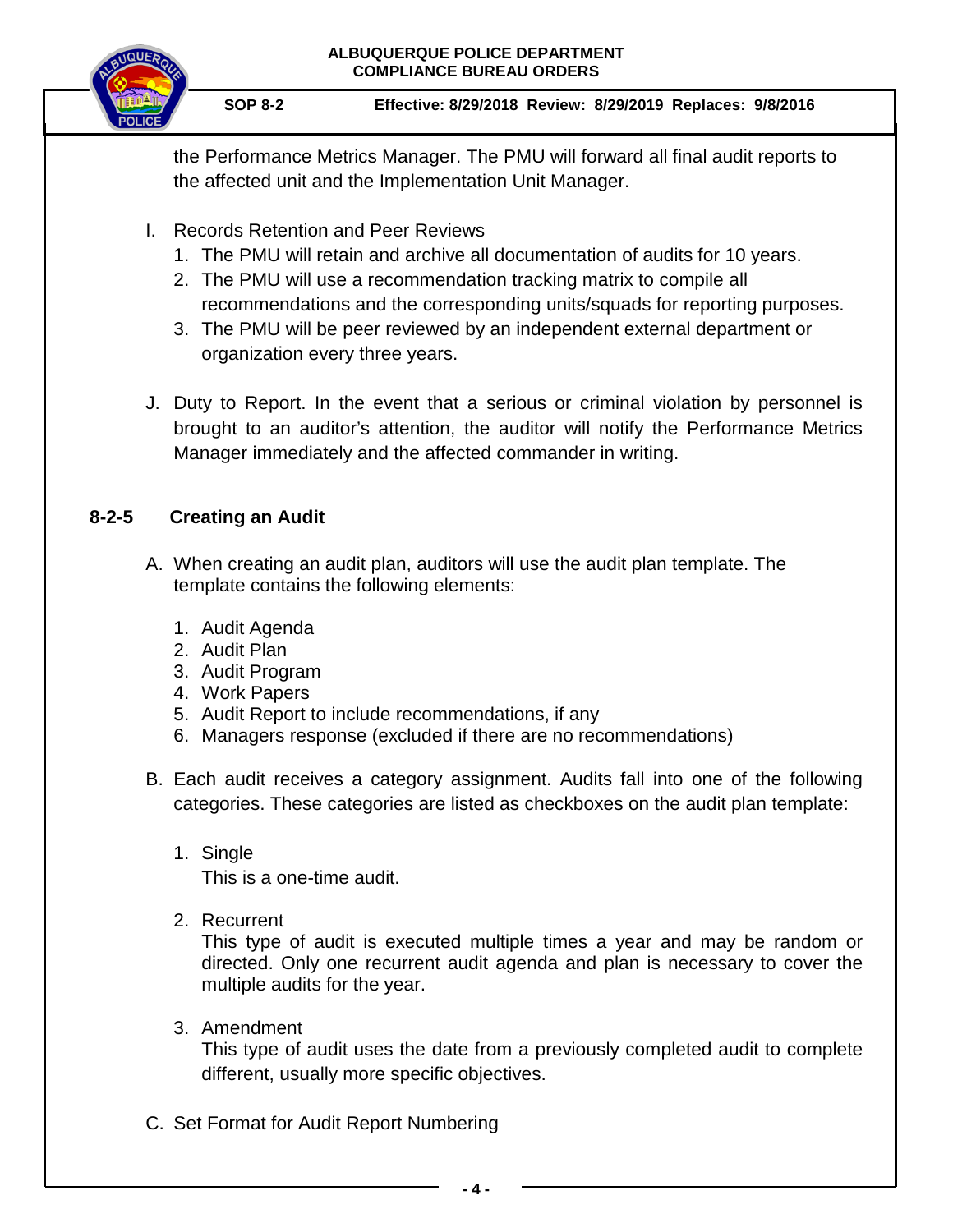

#### **SOP 8-2 Effective: 8/29/2018 Review: 8/29/2019 Replaces: 9/8/2016**

Audit report numbers will appear in this format: 18 – AU001

 18 -- AU 001 [Year] – [Type] [Report#] Types: AU = Audit

Recurring audits may have two report numbers that are not sequential, for example, 18-AU003 and 18-AU0015. The first audit report number was the third audit generated by the PMU for the year. The accompanying report number indicates the fifteenth audit of the year, although it is the same audit.

## **8-2-6 Executing an Audit** [\(see Process Map of an Audit\)](#page-6-0)

- <span id="page-4-0"></span>A. Performance Metrics Manager
	- 1. Logs the audit, assigns an audit report number and a lead auditor, and places the audit on the calendar.
	- 2. Meets with the lead auditor to determine logistical needs, audit agenda, and the notification date.
- B. Auditor
	- 1. Sends notification e-mail(s) to include the audit agenda. If requested, a roundtable discussion is conducted.
	- 2. Collects responses and information needed for field work and analysis.
	- 3. Conducts field inspections and interviews, if necessary.
	- 4. Prepares rough draft of findings based on supporting evidence. If requested, a roundtable discussion is conducted to present draft findings and results.
	- 5. Forwards the draft audit report with revisions (if any) to the manager. If requested, a roundtable discussion is conducted.
- C. Performance Metrics Manager
	- 1. Reviews the audit report and returns it for additional work or correction. OR

Forwards the report to the Compliance Division Lieutenant.

- D. Lieutenant
	- 1. Reviews the audit report and returns it for additional work or correction. OR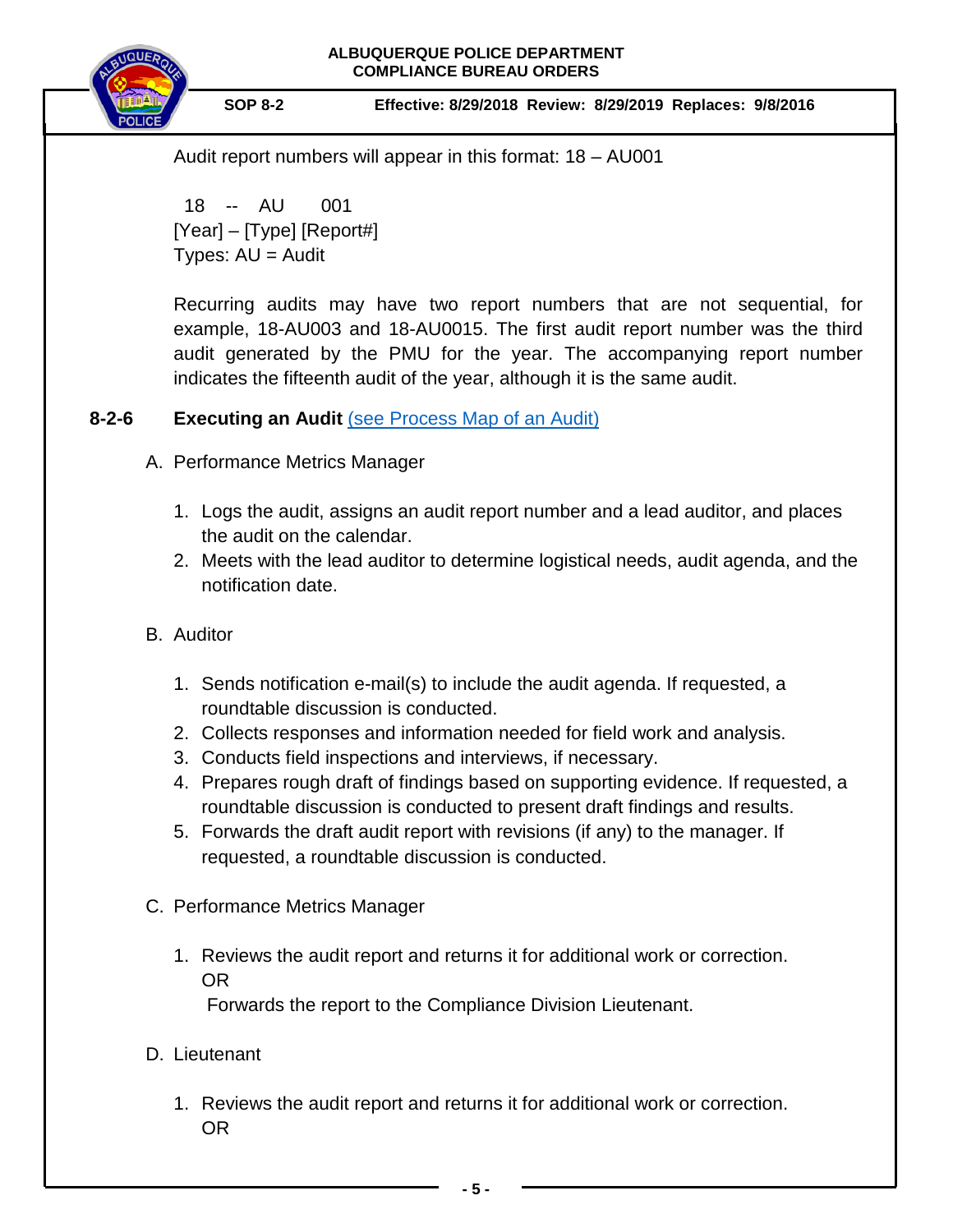## **SOP 8-2 Effective: 8/29/2018 Review: 8/29/2019 Replaces: 9/8/2016**

Discusses the report with the Compliance Division Commander prior to returning it to the auditor to be released OR

Permits the report to be released to the affected division's command for review.

## E. Auditor

**7**

- 1. Distributes the final audit report and collects responses (14 calendar days).
- 2. Prepares the audit report, incorporating the command review responses.
- 3. Forwards the audit report for additional work or correction. OR

Forwards the audit report to the Performance Metrics Manager.

- F. Performance Metrics Manager
	- 1. Review and returns it for additional work or correction.
		- OR

Signature of approval and forwards the audit report to the Compliance Division Lieutenant.

- G. Lieutenant
	- 1. Review and returns it for additional work or correction.

OR

Signature of approval and forwards the audit report to the Compliance Division Commander.

- H. Commander
	- 1. Reviews and returns it for additional work or correction.

OR

Signature of approval for the final audit report and forwards it to the manager and lieutenant.

- I. Auditor
	- 1. Distributes the final report to the command staff and the Implementation Unit Manager electronically.
	- 2. Updates the audit log and recommendations tracking matrix.
	- 3. Archives the reports, work papers, both electronic and hardcopy.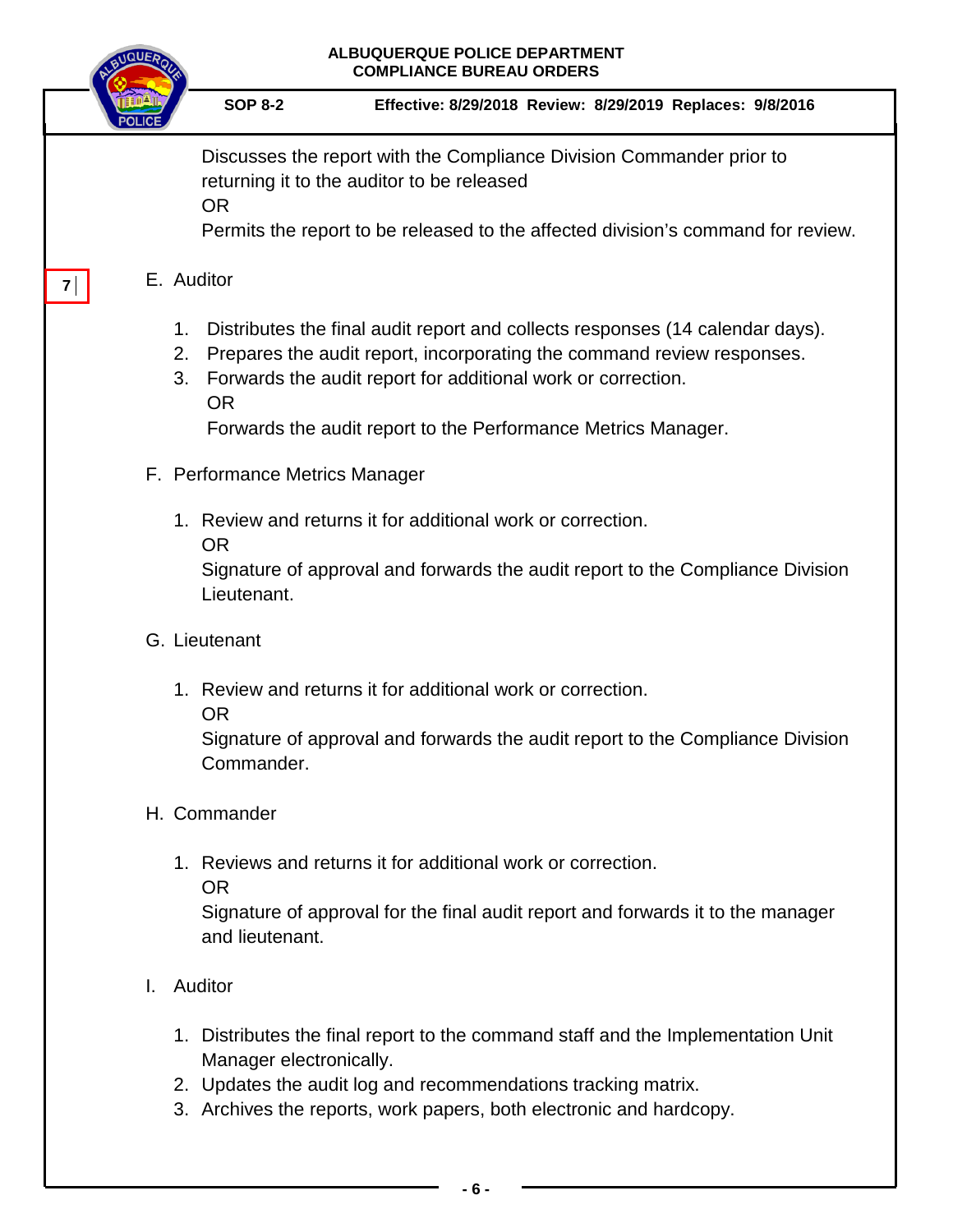

**SOP 8-2 Effective: 8/29/2018 Review: 8/29/2019 Replaces: 9/8/2016** 

- J. Performance Metrics Manager
	- 1. Prepares a monthly summary of the activities and updates for the Lieutenant.

# **PROCESS MAP OF AN AUDIT**

<span id="page-6-1"></span><span id="page-6-0"></span>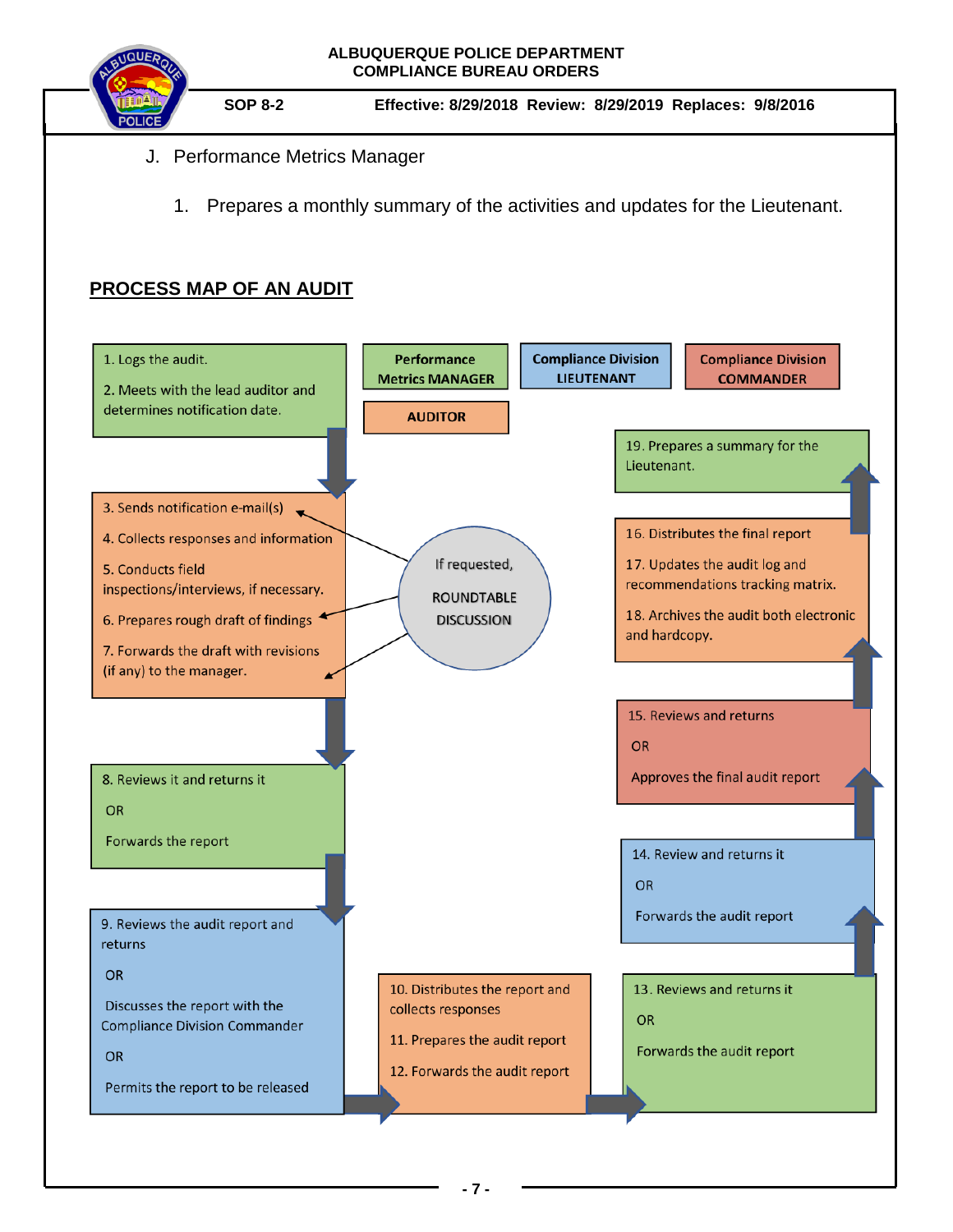

# **APPENDIX: AUDIT TEMPLATE**



# <span id="page-7-0"></span>ALBUQUERQUE POLICE DEPARTMENT PERFORMANCE METRICS UNIT AUDIT AGENDA

| <b>Audit Subject/SOP:</b>                        | <b>Audit Number:</b>       |             | Date:                             |
|--------------------------------------------------|----------------------------|-------------|-----------------------------------|
|                                                  |                            |             |                                   |
| <b>Unit/Division, Audited Entity:</b>            |                            |             | <b>Commander, Audited Entity:</b> |
| <b>Lead Auditor:</b>                             | <b>Lead Auditor Phone:</b> |             | <b>Lead Auditor Email:</b>        |
|                                                  |                            |             |                                   |
| <b>Audit Category Assignment:</b>                |                            |             |                                   |
| $\square$ SINGLE                                 | □ RECURRENT                | □ AMENDMENT |                                   |
| <b>Notice Date:</b>                              | <b>Notice To:</b>          |             |                                   |
|                                                  |                            |             |                                   |
| <b>Audit Notification:</b>                       |                            |             |                                   |
|                                                  |                            |             |                                   |
|                                                  |                            |             |                                   |
|                                                  |                            |             |                                   |
|                                                  |                            |             |                                   |
|                                                  |                            |             |                                   |
|                                                  |                            |             |                                   |
|                                                  |                            |             |                                   |
|                                                  |                            |             |                                   |
|                                                  |                            |             |                                   |
|                                                  |                            |             |                                   |
|                                                  |                            |             |                                   |
|                                                  |                            |             |                                   |
|                                                  |                            |             |                                   |
|                                                  |                            |             |                                   |
|                                                  |                            |             |                                   |
|                                                  |                            |             |                                   |
|                                                  |                            |             |                                   |
|                                                  |                            |             |                                   |
|                                                  |                            |             |                                   |
| Performance Metrics Manager Signature:           |                            |             | Date:                             |
|                                                  |                            |             |                                   |
|                                                  |                            |             |                                   |
| <b>Compliance Division Lieutenant Signature:</b> |                            |             | Date:                             |
|                                                  |                            |             |                                   |
|                                                  |                            |             |                                   |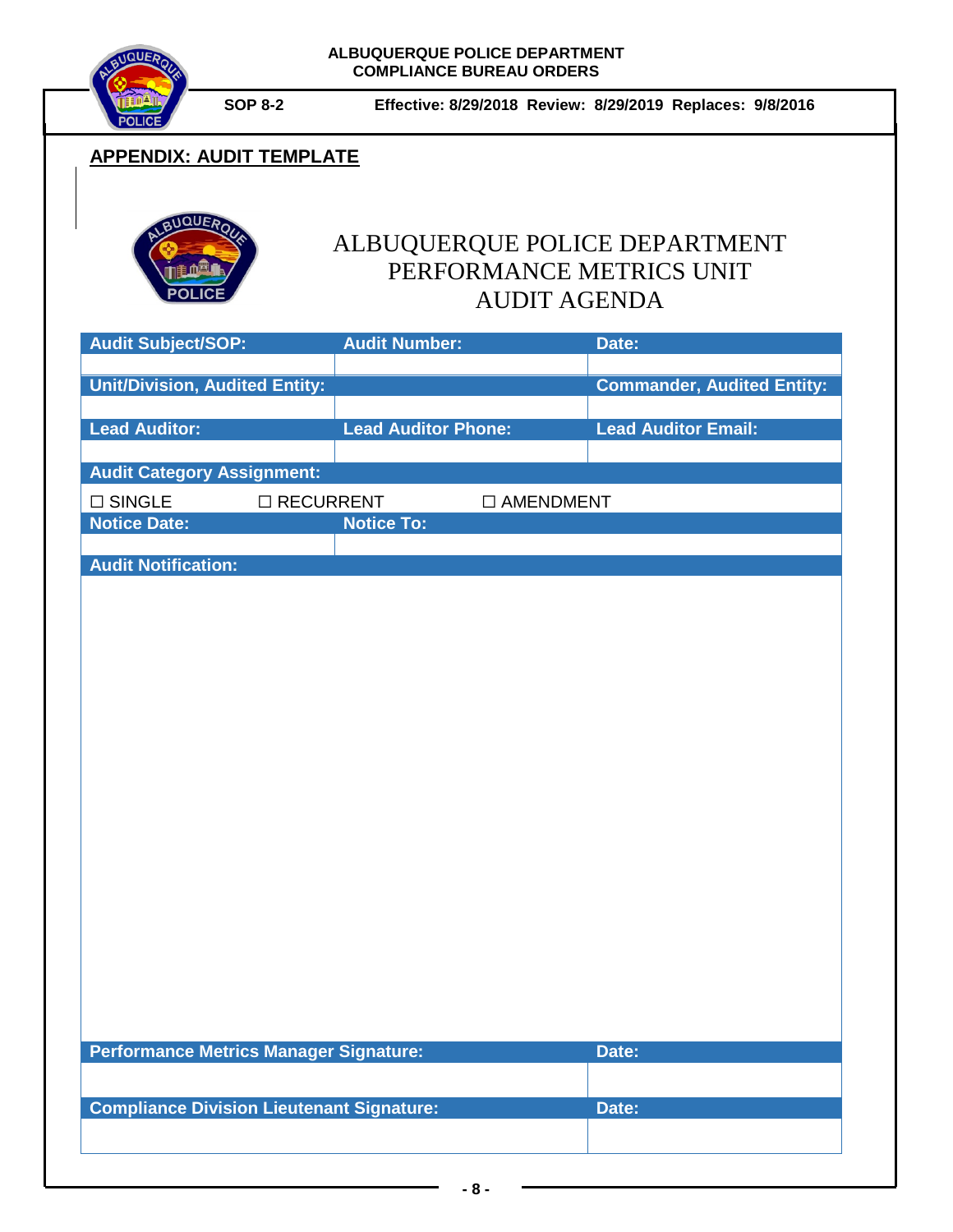

#### **SOP 8-2 Effective: 8/29/2018 Review: 8/29/2019 Replaces: 9/8/2016**



# ALBUQUERQUE POLICE DEPARTMENT PERFORMANCE METRICS UNIT AUDIT PLAN AND AUDIT

| <b>Audit Subject/SOP:</b>  | Audit Number: ˈ               | Date:                             |
|----------------------------|-------------------------------|-----------------------------------|
|                            |                               |                                   |
| <b>SOP</b> effective date: | <b>Last Compliance Audit:</b> | <b>Commander, Audited Entity:</b> |
|                            |                               |                                   |

## **PLANNING:**

#### Background:

#### Gain an understanding:

Review SOP *X-XX [enter SOP title].* 

Visit with the following individual(s) and areas to gain an understanding of the area under review and internal controls in place that mitigate risk.

• *Name of point of contact, title of POC, e-mail of POC*

Develop fieldwork steps based on high risk areas assessed in SOP *X-XX* 

Ask *[enter POC name]* what they would consider to be high risk areas addressed in SOP *X-XX* . Would they recommend auditors place particular emphasis and/or perform additional work in any given area? Could there be ways to commit fraud, breach confidentiality, or abuse as it relates to SOP *X-XX?* 

## **FIELDWORK:**

Criteria Under Audit:

| <u>Testing:</u>         |
|-------------------------|
| <b>Testing Metrics:</b> |
| Results:                |
| Conclusion:             |

Recommendation(s):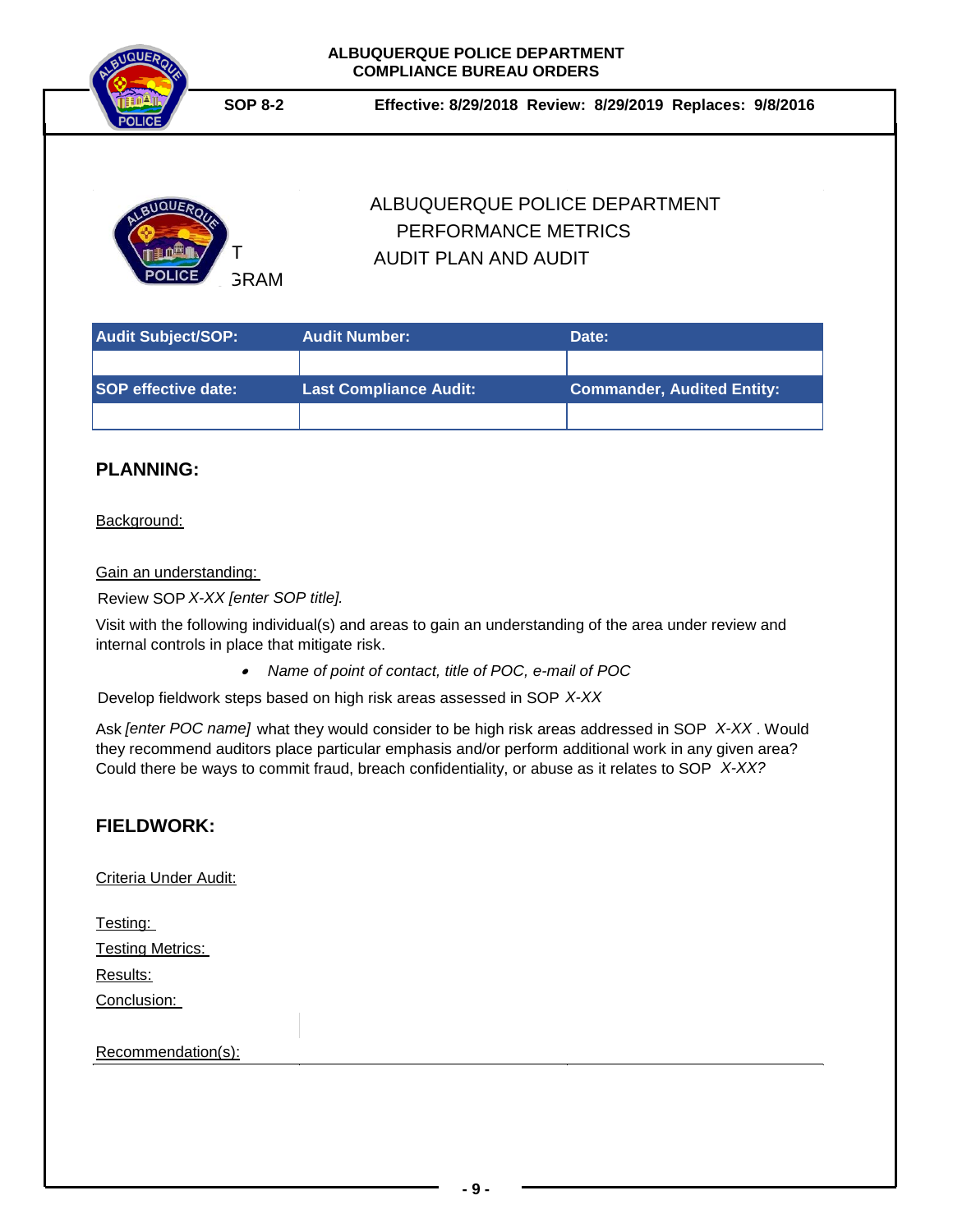|                           | <b>SOP 8-2</b>                           |                       | Effective: 8/29/2018 Review: 8/29/2019 Replaces: 9/8/2016 |  |
|---------------------------|------------------------------------------|-----------------------|-----------------------------------------------------------|--|
|                           |                                          |                       |                                                           |  |
| <b>IQUER</b>              |                                          |                       |                                                           |  |
|                           |                                          |                       | ALBUQUERQUE POLICE DEPARTMENT                             |  |
|                           | PERFORMANCE METRICS UNIT                 |                       |                                                           |  |
|                           |                                          |                       | <b>AUDIT REPORT</b>                                       |  |
| <b>Audit Subject/SOP:</b> |                                          | <b>Audit Number:</b>  | Date:                                                     |  |
|                           | <b>Last Compliance Audit:</b>            |                       | <b>Commander, Audited Entity:</b>                         |  |
|                           |                                          |                       |                                                           |  |
|                           |                                          | <b>FROM:</b>          | Cc:                                                       |  |
|                           |                                          |                       |                                                           |  |
|                           | <b>RECOMMENDED ACTIONS:</b>              |                       |                                                           |  |
| TO:<br>REC#               |                                          | <b>Recommendation</b> |                                                           |  |
|                           |                                          |                       |                                                           |  |
|                           |                                          |                       |                                                           |  |
|                           |                                          |                       |                                                           |  |
|                           | <b>TABLE OF CONTENTS</b>                 |                       |                                                           |  |
| 1. Purpose                |                                          |                       |                                                           |  |
| 2. Prior Audits           |                                          |                       |                                                           |  |
|                           | 3. Summary of Findings<br>4. Methodology |                       |                                                           |  |

**PRIOR AUDITS**

**SUMMARY OF FINDINGS** 

**METHODOLOGY** 

**DETAILED FINDINGS** 

## **MANAGEMENT RESPONSE**

| <b>Performance Metrics Manager</b>   | Date: |
|--------------------------------------|-------|
|                                      |       |
| Compliance Bureau Lieutenant         | Date: |
|                                      |       |
| <b>Compliance Division Commander</b> | Date: |
|                                      |       |